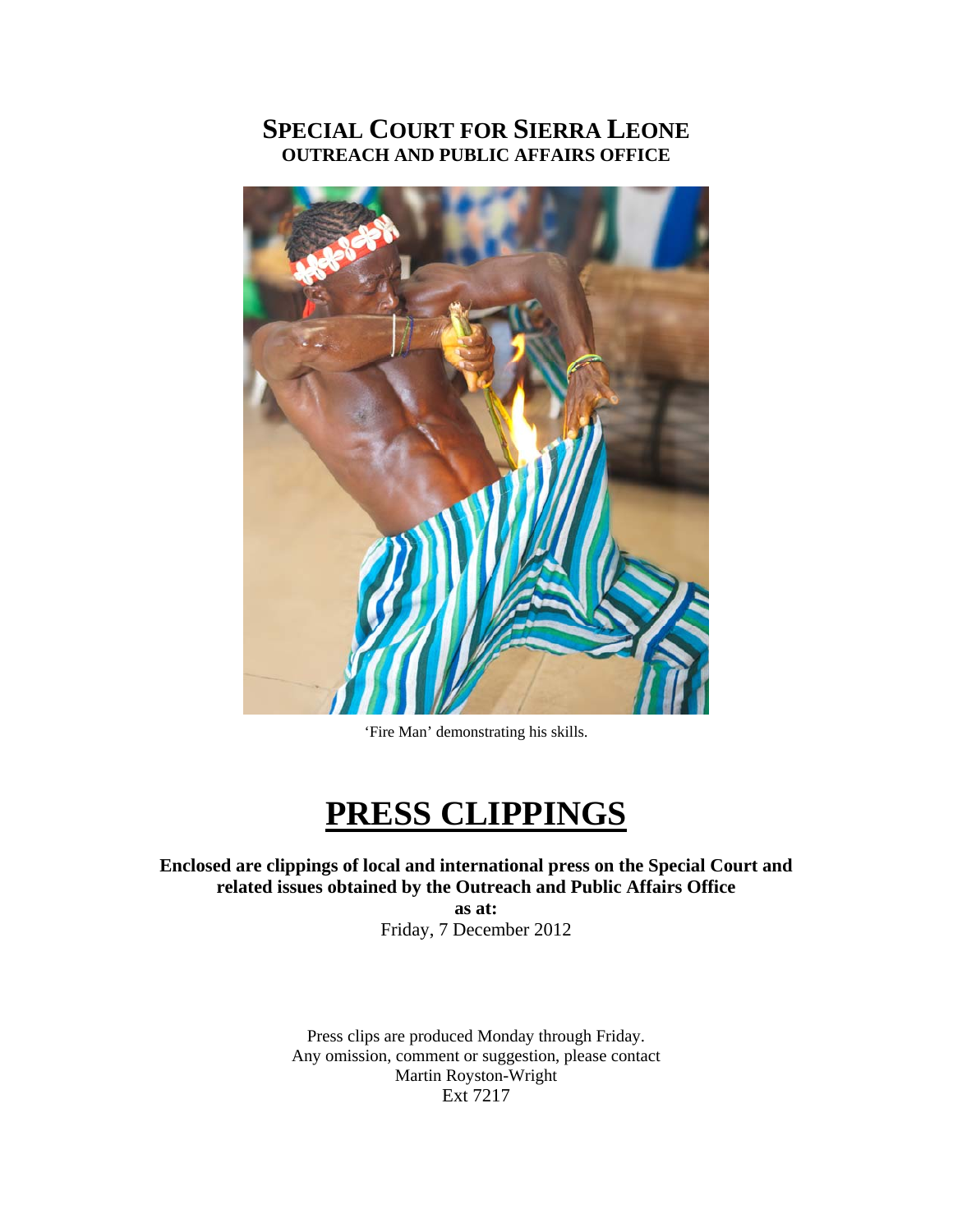| <b>Local News</b>                                                         |           |
|---------------------------------------------------------------------------|-----------|
| Special Court for Sierra Leone Runs Out of Fund / The Owl                 | Page 3    |
| Special Court Runs Out of Out / The Exclusive                             | Page 4    |
| <b>International News</b>                                                 |           |
| Sierra Leone: Taylor Appeals Hearing Postponed / The New Dawn             | Page 5    |
| Special Court for Sierra Leone Runs Out of Funds / The Patriotic Vanguard | Pages 6-7 |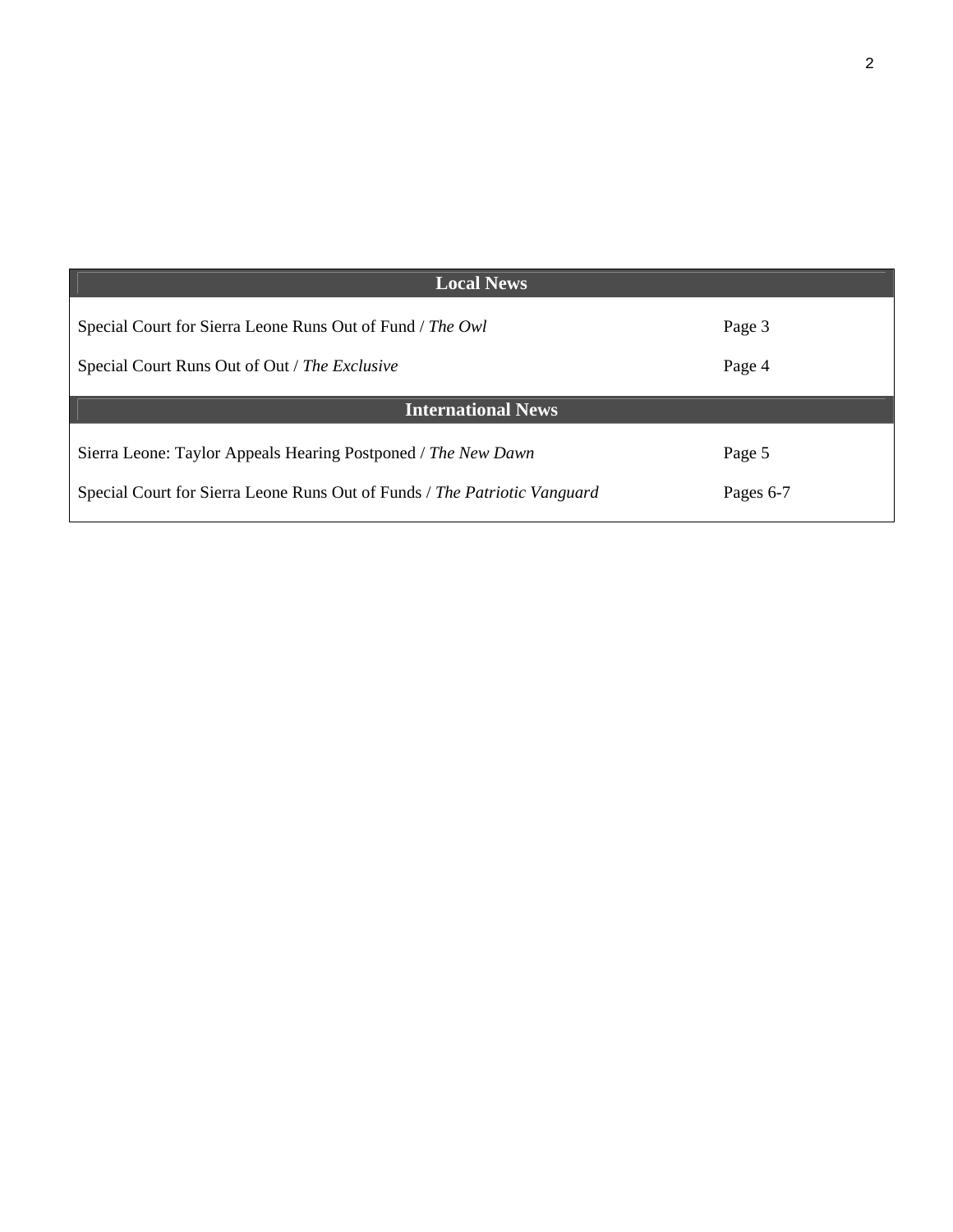The Owl Friday, 7 December 2012

## **Special Court for Sierra Leone runs out of funds**

By Dennis Kabatto:

The Special Court of Sierra Leone (SCSL) will run out of money in December and that it will not be possible to secure the necessary voluntary contributions to enable it to complete its work, this according to UN Secretary-General Ban Kimoon.

The Secretary-General warns of far-reaching repercussions if the Court fails to secure funding in a letter dated November 8, 2012 to the President of the Security Council "the possibility of the Special Court running out of funds and, consequently, being unable to complete the appeal in the case of Mr. Taylor is a very serious concern."

In addition, Mr. Ban also said "a collapse of this appeal due to lack of funding would raise very substantial issues for the international community. As I have said before, the legacy of the Special Court and the progress that has been made towards ensuring accountability and restoring peace and security in Sierra

saying the "Special Court for Sierra Leone has served justice and contributed to peace consolidation and reconciliation within a country destroyed by a devastating civil war. It is now essential that the Court be given the means to complete its mandate and to document and share lessons learned in strengthening women's access to justice," she said. The Court also faces other challenges including insufficient staff, establishing communication with hundreds of witnesses in a safe environment, and developing indictments when there have been a multiple of crimes across a wide geographical area, said SCSL Prosecutor, Brenda Hollis.

According to Mr. Ban, there is a shortfall of about \$14 million for the period until the closure of the SCSL. And, the estimated annual budget for the continuous activities of the Residual Special Court amounts to \$2 million.

"The President of the Security Council replied to the Secretary-General on 28 November 2012. The Secretary-General has submitted a request to the General Assembly for the grant of a subvention to the Special Court for Sierra Leone. As the request is being consid-

Leone and the region would be at risk." During her address to the Security Council on October 9, 2012 Justice Shireen Avis Fisher, President of the SCSL called for increased funds and support from the international community to establish a Residual Special Court. "The Residual Special Court will face particular challenges in obtaining voluntary Contributions to fund its operations. The support of the Security Council will be essential to ensure that it can carry out its important responsibilities." she said.

"War harms women in multiple ways. From mass rapes to mass displacements, women are on the frontlines of conflict and they are demanding justice. This includes effective prosecutions of war crimes and adequate redress for women," said Michelle Bachelet, the Executive Director of the UN Entity for Gender Equality and the Empowerment of Women (UN Women).

Bachelet also pleaded for continued funding

ered by the General Assembly, the Secretary-General is not in a position to state what would happen if the request were not granted and there were insufficient voluntary funds," said Jerome Bernard, UN Spokesperson for the Secretary-General responding to an email inquiry if whether the Security Council President has responded to Secretary-General Ban's letter and what other options available if the Security Council fails to fund the Special Court and if voluntary contributions are insufficient for the Court to continue its mandate? The SCSL was established as an independent judicial tribunal set up jointly by an agreement between the Government of Sierra Leone and the UN. It is mandated to prosecute those who bear the greatest responsibility for serious violations of international humanitarian law and Sierra Leonean law committed in the country since 30 November 1996 and during the Sierra Leone Civil War.

The SCSL is the first international criminal tribunal to be funded entirely from voluntary contributions from governments. The Court has offices in Freetown, Sierra Leone, The Hague and in New York.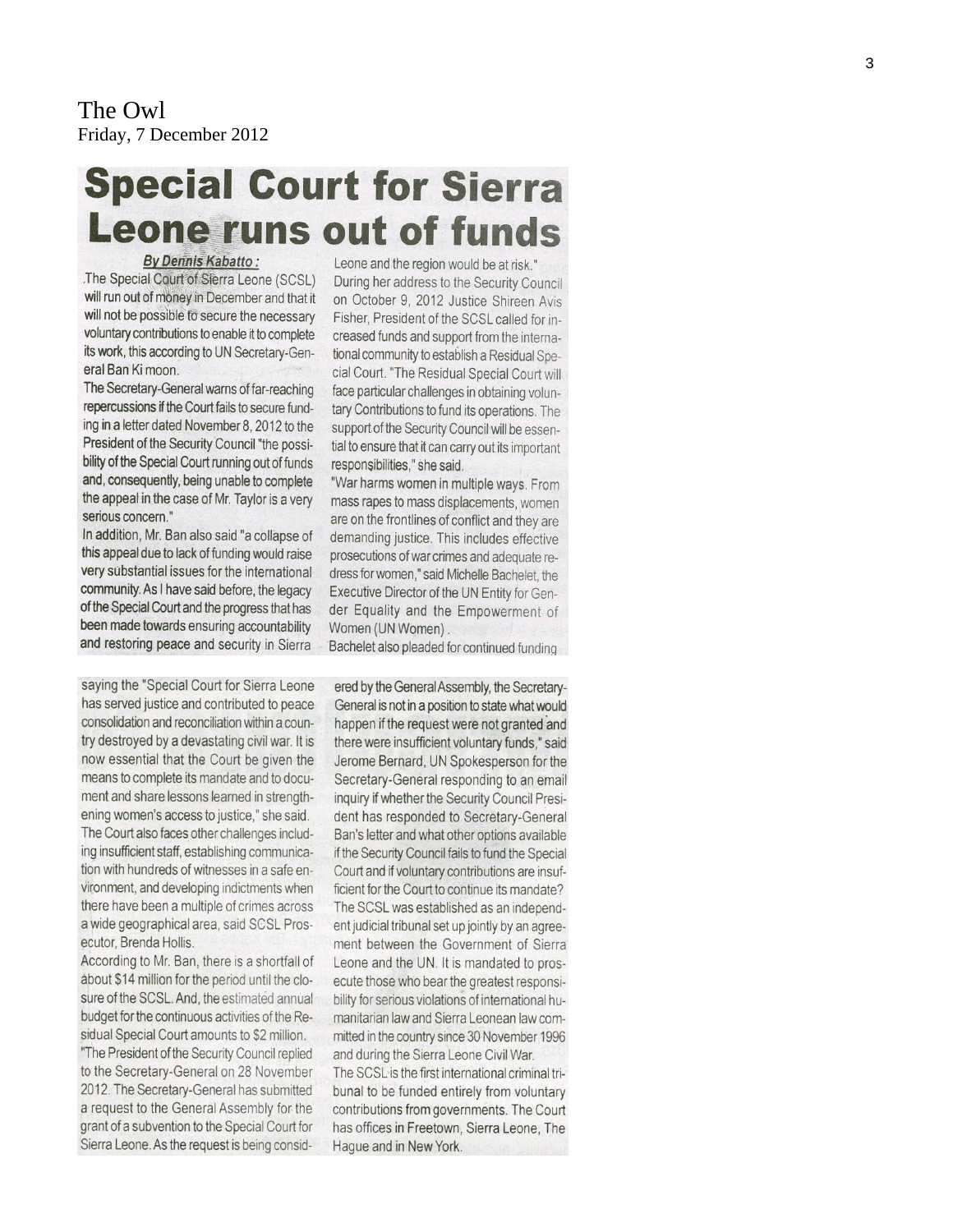#### The Exclusive Friday, 7 December 2012

# **Special Court Runs Out Of Fund**

The Special Court for Sierra Leone (SCSL) will run out of money this month and that it will not be possible to secure the necessary voluntary contributions to enable it complete its work, according to, UN Secretary-General Ban Ki-Moon.

The Secretary-General warns of farreaching repercussions if the Court fails to secure funding in a letter dated 8th November 2012 to the President of the Security Council about "the possibility of the Special Court running out of funds and, consequently, being unable to complete the appeal in the case of former Liberia President Charles Gangay Taylor is a very serious concern.'

In addition, Mr. Ban also said "a collapse of this appeal due to lack of funding would raise very substantial issues for the international community. As I have said before, the legacy of the Special Court and the progress that has been made towards ensuring accountability and restoring peace and security in Sierra Leone and the region would be at risk.'

During her address to the Security Council on 9th October 2012, President of the SCSL Justice Shireen Avis Fisher called for increased funds and support from the international community to establish a Residual Special Court.

"The Residual Special Court will face particular challenges in obtaining voluntary contributions to fund its operations," she said. "The support of the Security Council will be essential to ensure that it can carry out its important responsibilities."

"War harms women in multiple ways. From mass rapes to mass displacements, women are on the frontlines of conflict and they are demanding justice. This includes effective prosecutions of war crimes and adequate redress for women," said Michelle Bachelet, the Executive Director of the UN Entity for Gender Equality and the Empowerment of Women (UN Women).

Bachelet also pleaded for continued funding, saying the "Special Court for Sierra Leone has served justice and contributed to peace consolidation and reconciliation within a country destroyed by a devastating civil war. It is now essential that the Court be given the means to complete its mandate and to document and share lessons learned in strengthening women's access to justice," she said.

The Court also faces other challenges including insufficient staff, establishing communication with hundreds of witnesses in a safe environment, and developing indictments when there have been a multiple of crimes across a wide geographical area, said SCSL Prosecutor, Brenda Hollis.

According to Mr. Ban, there is a shortfall of about \$14 million for the period until the closure of the SCSL. And, the estimated annual budget for the continuous activities of the Residual Special Court amounts to \$2 million.

The President of the Security Council replied to the Secretary-General on 28th November 2012. The Secretary-General has submitted a request to the General Assembly for the grant of a subvention to the Special Court for Sierra Leone. As the request is being considered by the General Assembly, the Secretary-General is not in a position to state what would happen if the request were not granted and there were insufficient voluntary funds," said Jerome Bernard, UN Spokesperson for the Secretary-General responding to an email inquiry if whether the Security Council President has responded to Secretary-General Ban's letter and what other options available if the Security Council fails to fund the Special Court and if voluntary contributions are insufficient for the Court to continue its mandate?

The SCSL was established as an independent judicial tribunal set up jointly by an agreement between the Government of Sierra Leone and the UN. It is mandated to prosecute those who bear the greatest responsibility for serious violations of international humanitarian law and Sierra Leonean law committed in the country since 30th November 1996 and during the Sierra Leone civil war.

The SCSL is the first international criminal tribunal to be funded entirely from voluntary contributions from governments. The Court has offices in Freetown, Sierra Leone, The Hague in Netherlands and in New York in the United **States**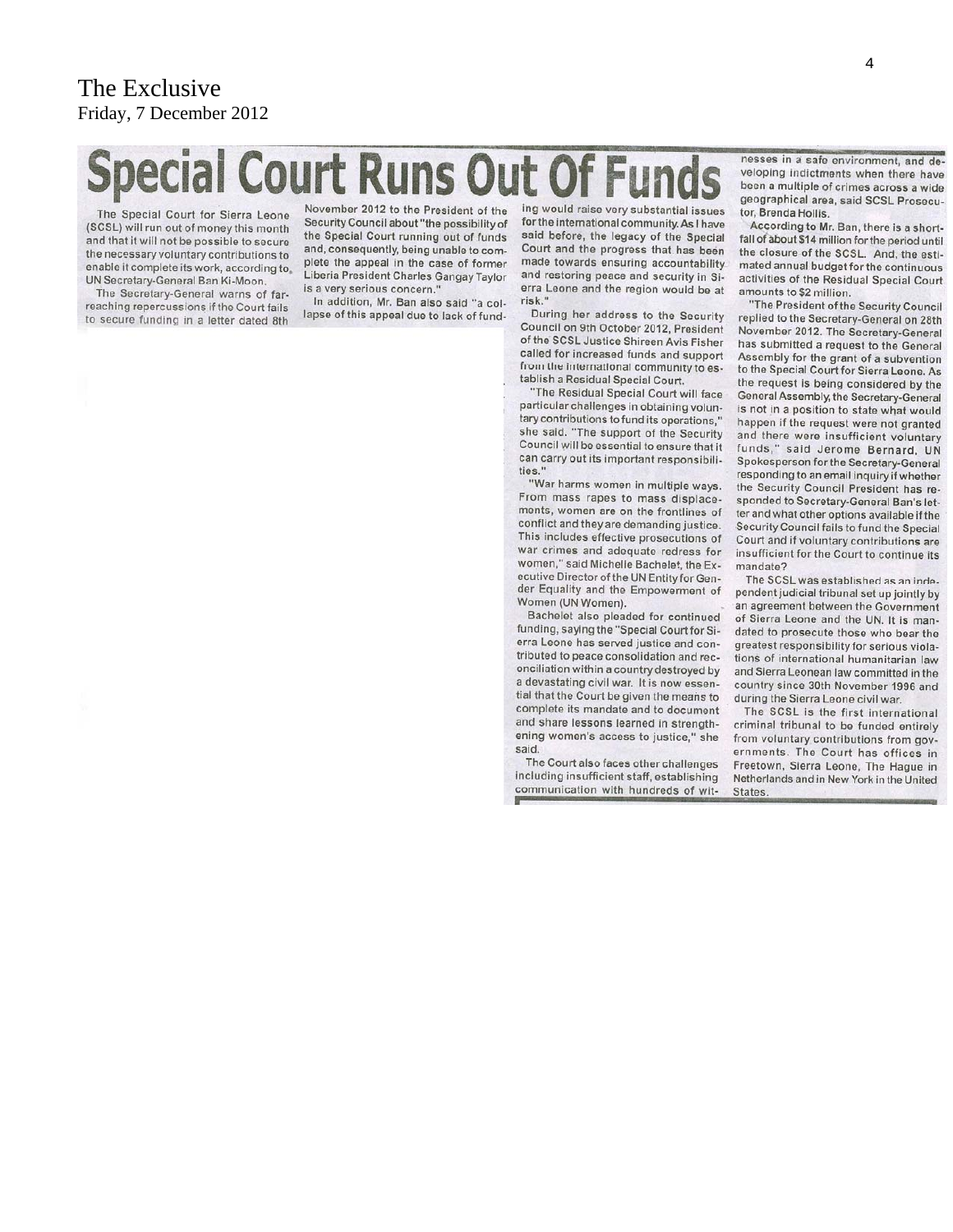#### **Sierra Leone: Taylor Appeals Hearing Postponed**

Judges at the Special Court for Sierra Leone Wednesday postponed the appeals hearing in the case of expresident Charles Taylor.

The hearing was originally scheduled to take place Thursday and Friday of this week. The Appeals Chamber has now set a date of January 22, 2013 for the hearing to commence. The postponement comes weeks after alternative Judge El-Hadj Malick Sow, told the New African magazine that Taylor should have been a freed man.

On April 26, 2012 the trial chamber convicted Taylor of aiding and abetting the commission of serious crimes including rape, murder, and destruction of civilian property by Revolutionary United Front and Armed Forces Revolutionary Council forces in Sierra Leone from November 30, 1996 to January 18, 2002.

The judges also found that Taylor helped to plan attacks on three towns, including the diamond rich town of Kono and the country's capital Freetown, in late 1998 to early 1999. On May 30, 2012, the judges sentenced Taylor to a jail term of 50 years for his role in the Sierra Leonean conflict.

Both prosecution and defense teams have appealed the judgment on several grounds, which they will present in court during the January hearing. In those appeals, filed in July, prosecutors raised four issues, including the judge's failure to find Taylor liable for ordering and instigating the commission of crimes and the 50 year jail sentence.

Among the 45 grounds of appeal that the defense raised are the findings of the judges that Taylor was involved in planning attacks on Kono, Makeni, and Freetown in late 1998 to early 1999 and that there were irregularities in the trial proceedings based on the statement made by the Alternate Judge El-Hadj Malick Sow, who alleged that there had been no deliberations among the judges.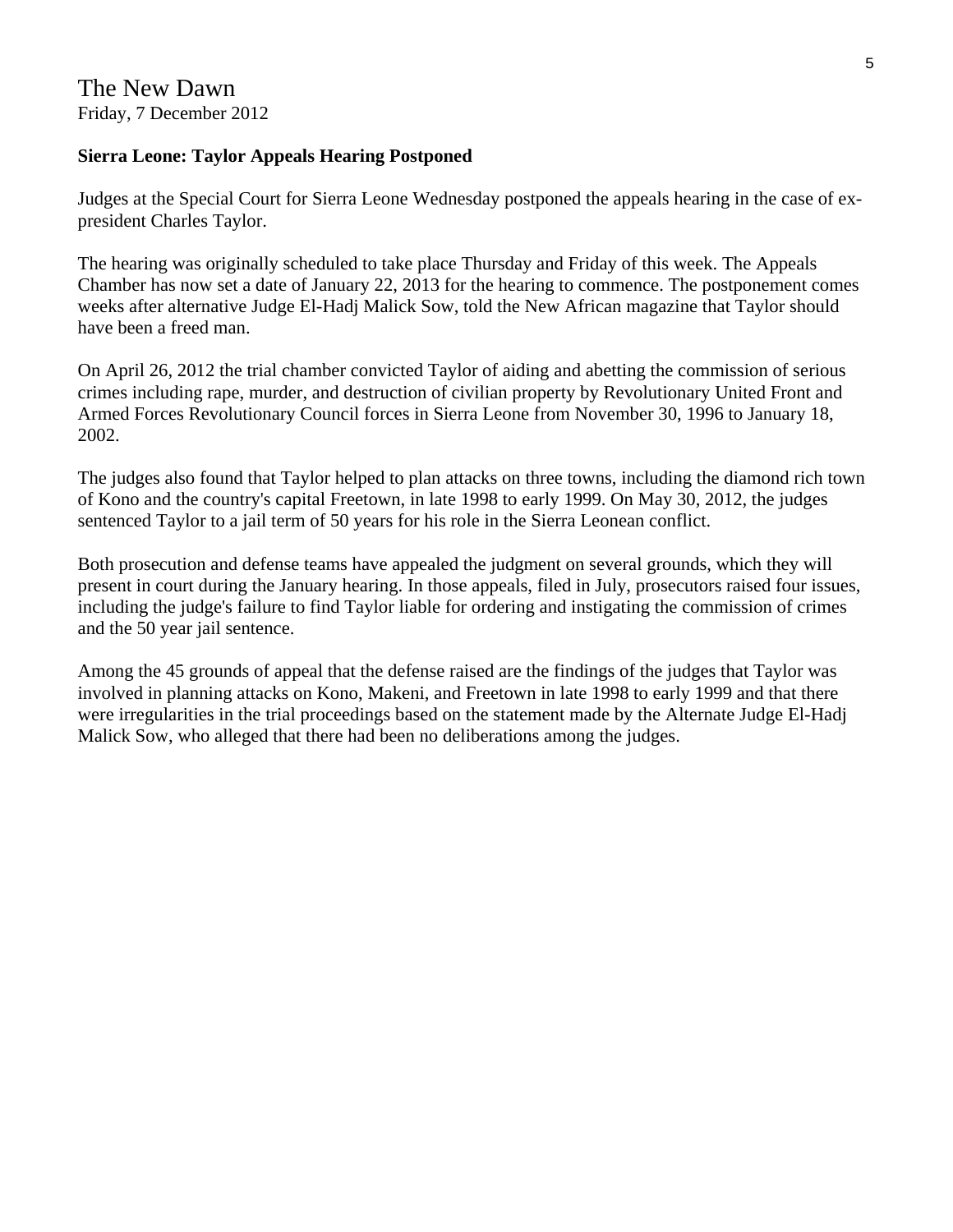#### **Special Court for Sierra Leone runs out of funds**

By Dennis Kabatto, New York.

The Special Court of Sierra Leone (SCSL) will run out of money in December and that it will not be possible to secure the necessary voluntary contributions to enable it to complete its work, this according to UN Secretary-General Ban Ki moon.

The Secretary-General warns of far-reaching repercussions if the Court fails to secure funding in a letter dated November 8, 2012 to the President of the Security Council "the possibility of the Special Court running out of funds and, consequently, being unable to complete the appeal in the case of Mr. Taylor is a very serious concern."

In addition, Mr. Ban also said "a collapse of this appeal due to lack of funding would raise very substantial issues for the international community. As I have said before, the legacy of the Special Court and the progress that has been made towards ensuring accountability and restoring peace and security in Sierra Leone and the region would be at risk."

During her address to the Security Council on October 9, 2012 Justice Shireen Avis Fisher, President of the SCSL called for increased funds and support from the international community to establish a Residual Special Court. "The Residual Special Court will face particular challenges in obtaining voluntary Contributions to fund its operations. The support of the Security Council will be essential to ensure that it can carry out its important responsibilities," she said.

"War harms women in multiple ways. From mass rapes to mass displacements, women are on the frontlines of conflict and they are demanding justice. This includes effective prosecutions of war crimes and adequate redress for women," said Michelle Bachelet, the Executive Director of the UN Entity for Gender Equality and the Empowerment of Women (UN Women) .

Bachelet also pleaded for continued funding saying the "Special Court for Sierra Leone has served justice and contributed to peace consolidation and reconciliation within a country destroyed by a devastating civil war. It is now essential that the Court be given the means to complete its mandate and to document and share lessons learned in strengthening women's access to justice," she said.

The Court also faces other challenges including insufficient staff, establishing communication with hundreds of witnesses in a safe environment, and developing indictments when there have been a multiple of crimes across a wide geographical area, said SCSL Prosecutor, Brenda Hollis.